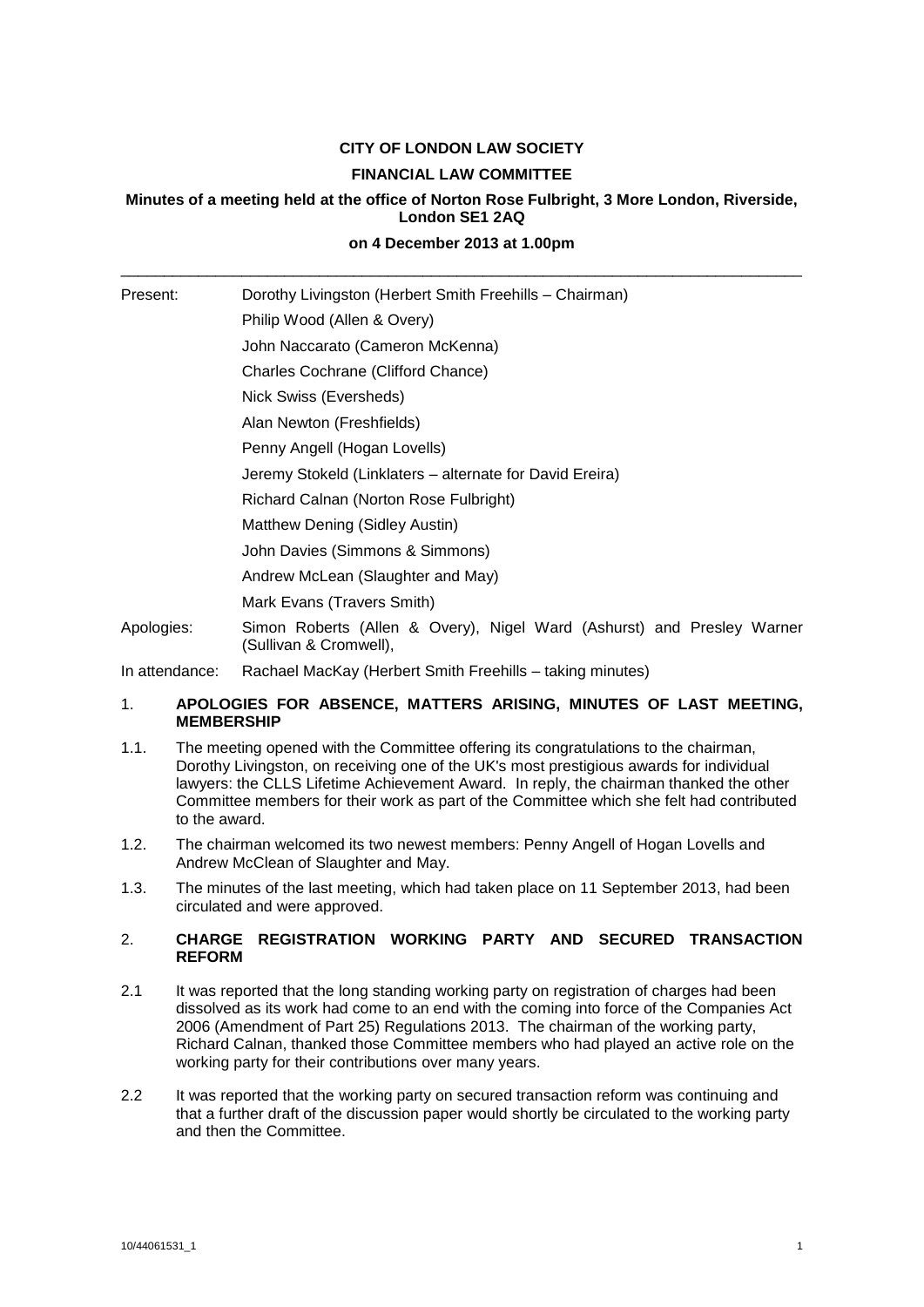## 3. **COMPETITION COMMISSION FINAL REPORT ON REMEDIES IN STATUTORY AUDIT SERVICES MARKET INVESTIGATION**

It was reported that the Competition Commission had published its final report on 15 October 2013 and that the proposed blanket ban on loan agreements restricting choice of auditor to lists or categories (ban on "big four" auditor clauses) had been watered down – it will be possible to specify in loan agreements that an auditor should satisfy objectively justified criteria. The next step is for the Competition Commission to incorporate the prohibition into an Order under the Enterprise Act 2002 which will have binding legal effect. Thereafter the Order is expected to be in force in October 2014

It was agreed that the Committee would keep a watching brief on developments, in particular to consider commenting on the draft Order when it becomes available.

*Afternote: The timetable has slipped as a result of progress with EU legislation to a similar effect.*

### 4. **COMPETITION: UK CRIMINAL CARTEL OFFENCE – DRAFT PROSECUTION GUIDANCE CONSULTATION**

It was reported that the Enterprise and Regulatory Reform Act 2013 introduces changes to the criminal cartel offence, including the removal of the dishonesty requirement, which results in a definition of the offence that could catch certain agreements because of their form, rather than their substance, even though they do not have anti-competitive effects: for example, syndicated loan agreements, even though the borrower wishes to raise money from several banks on common terms. Issues could also arise whenever there is a change to the parties or where there is a change in financial terms. The criminal offence would be committed by individuals involved in the transaction, not the companies involved, but it is unclear whether this would affect the legality of the agreement. It is also unclear how the exclusions and defences provided for would affect this issue, but employees would need the consent of their employers to take the steps required to take advantage of most exclusions and defences.

It was further reported that the Competition and Markets Authority (CMA) had issued and consulted on draft prosecution guidance relating to the offence, and that the CLLS Competition Law Committee had commented.

It was agreed that the Committee should support the submissions made by the Competition Law Committee on this matter.

*Afternote: The Chairman was able to express the Committee's support at a meeting of the Competition Law Committee with DBis and the CMA on 5th December 2013. The Competition Law Committee's submissions are on the CLLS website.*

#### 5. **BIS TRANSPARENCY AND TRUST DISCUSSION PAPER**

The Committee was reminded about the discussion paper on Transparency and Trust issued by BIS in July 2013, which set out proposals to require UK companies to obtain information on their "beneficial owners" (to be defined) which would be recorded on a new central registry of company beneficial ownership held at Companies House and which would be publicly accessible. In October, the Government had announced its plan to proceed with its proposals. Whilst further details were still awaited (expected in early 2014), it was thought that the proposals could impact on share security.

It was noted that, to date, no CLLS body appeared to have commented on the paper.

It was therefore agreed that the Committee would write to BIS to express the view that the proposal to create such a central registry should not impact on those who take security over shares.

*Afternote: For further discussion as the proposed disclosure obligation would seem only to apply to individuals.*